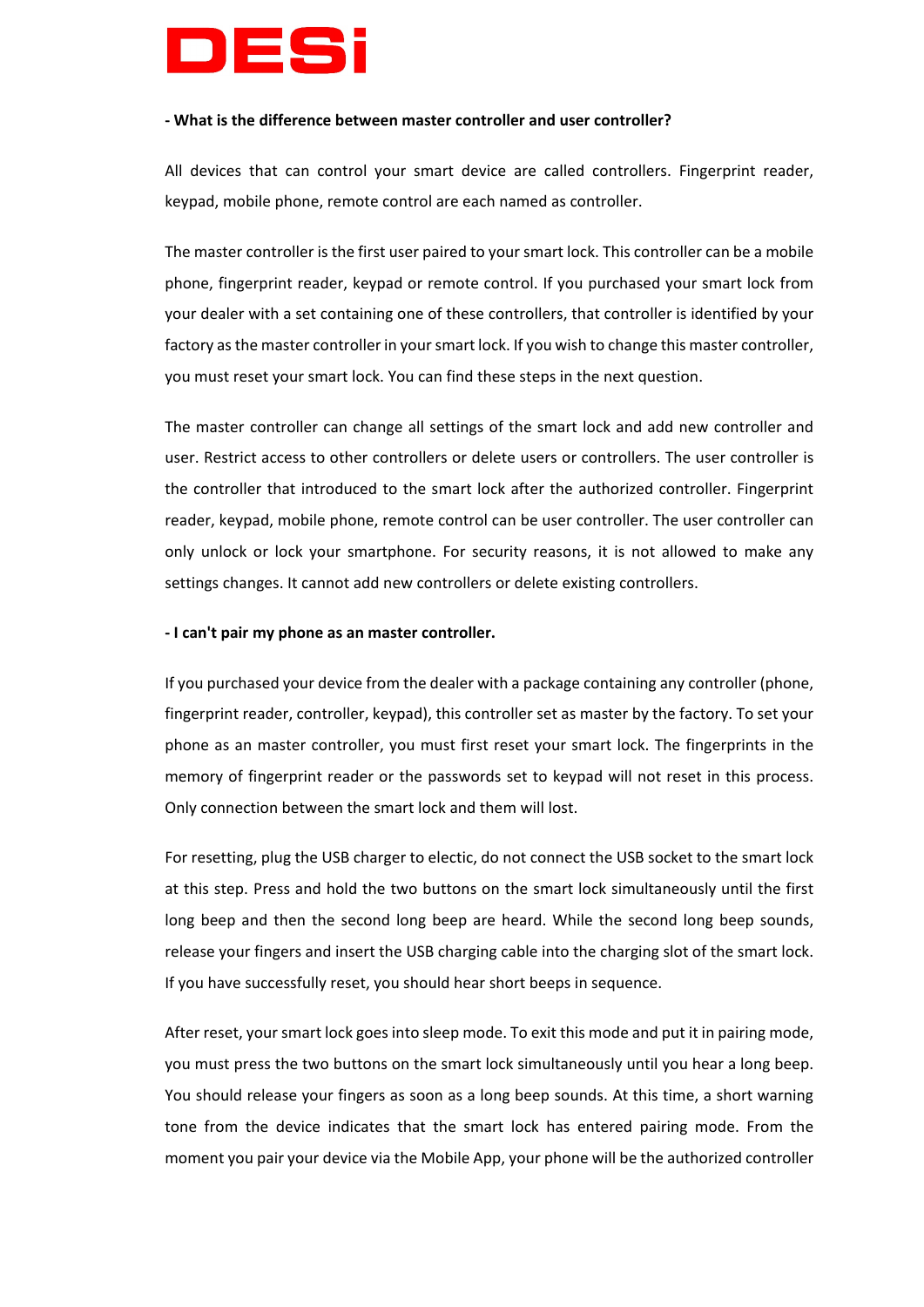# DI SS

of the smart lock. Now you can easily make all the settings of your smart lock through the mobile App.

## **- My phone does not connect to smart lock.**

1. Bluetooth must be switched on. Android smartphones, location and other permissions should be allowed when installing the application. If you do not allow these permissons, you need to delete and reinstall the application and allow the necessary permissions.

2. Smart lock can be not in pairing mode. If your smart lock is a new product and there is not any controller (phone, fingerprint reader, controller, keypad) has been defined before, press and hold the two buttons on the smart lock until a long beep sounds, then release your fingers from the buttons. With the second short tone, your smart lock will be in pairing mode.

3. Master controller (phone, fingerprint reader, controller, keypad) may already be paired to the smart lock. Smart lock switch to pairing mode with the permission of master controller. Please refer to the user manual for details of adding controllers to the smart lock with permisson of the master controller.

# **- The buttons of smart lock do not work.**

1. Battery charge may be finished.

2. If there is a long period of non-use, your rechargeable batteries may be damaged and may need to be replaced by a service.

3. Smart lock may be in night mode, or child protection mode. Smart locks in this mode cannot be use with buttons or with any controller. To exit this mode, press and hold the two buttons at the same time on your smart lock for 4 seconds , then release your fingers when the beep sounds.

# **- Fingerprint reader does not controll smart lock.**

1. The connection between the fingerprint reader and the smart lock may be lost. If the master controller of the device is different (such as mobile phone), the master controller should switch to smart lock pairing mode and pair the fingerprint reader to the smart lock again. If the master controller of the smart lock is fingerprint reader, you must reset the smart lock and do the pairing process from the beginning.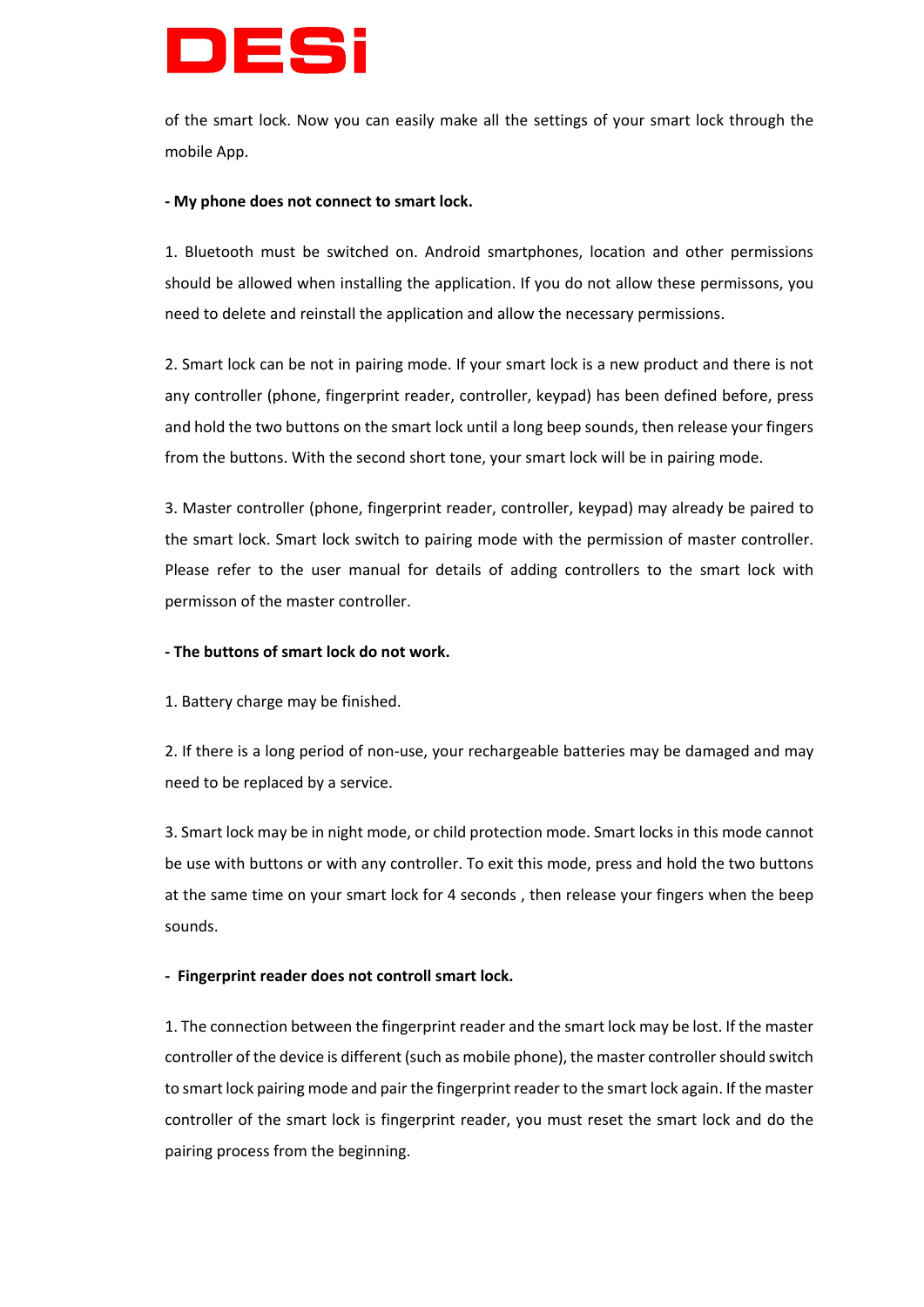

2. Restricted access may be set by the master controller. This access restriction can be hourly or daily. You should check this with the master controller mobile phone.

3. There may be a strong signals in your area that temporarily affects the RF link of the fingerprint reader with the smart lock.

4. The battery of the fingerprint reader may be low. Replace 2 x AAA type batteries.

## **- The keypad does not unlock the smart door even though it confirms the password.**

1. The connection between the keypad and the smart lock may be lost. If the master controller of the device is different (such as mobile phone), the master controller should switch to smart lock pairing mode and pair the keypad to the smart lock again. If the master controller of the smart lock is keypad, you must reset the smart lock and do the pairing process from the beginning.

2. Restricted access may be set by the master controller. This access restriction can be hourly or daily. You should check this with the master controller mobile phone.

3. There may be a strong signals in your area that temporarily affects the RF link of the fingerprint reader with the smart lock.

4. The battery of the fingerprint reader may be low. Replace 2 x AAA type batteries.

## **- Remote controller does not control smart lock.**

1. The connection between the remote control and the smart lock may be lost. Smart lock must be entered into the pairing mode and remote controller need to paired again to the smart lock.

2. Restricted access may be set by the master controller. This access restriction can be hourly or daily. You should check this with the master controller mobile phone.

3. There may be a strong signals in your area that temporarily affects the RF link of the fingerprint reader with the smart lock.

4. The battery of the remote controller may be low.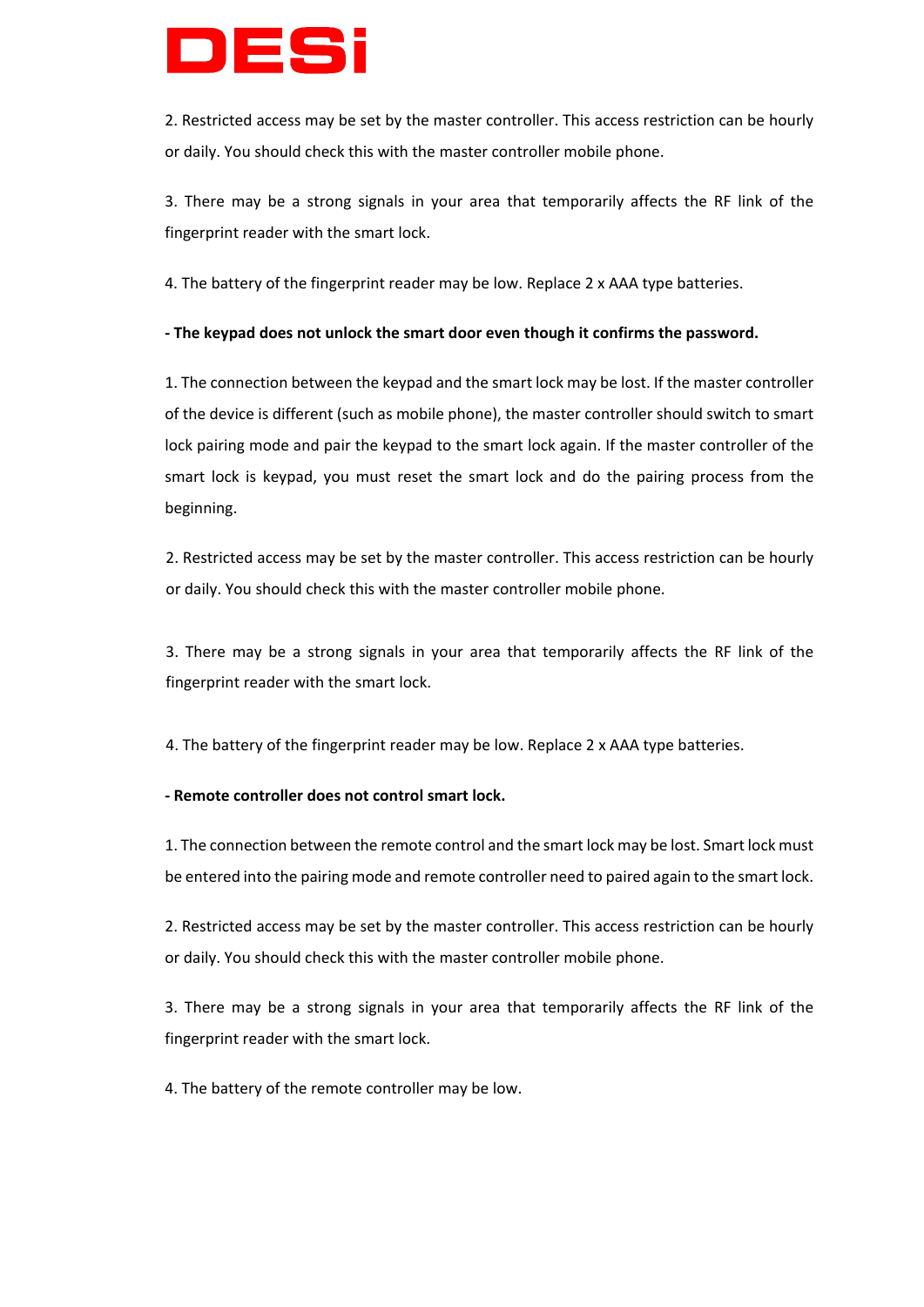

#### **- Smart lock does not lock all turns of mechanical lock.**

First, you must teach your smart lock the number of turns of your mechanical lock . You can teach the number of turns of lock from the menu of the master controller (phone, fingerprint reader, controller, keypad). Once you have done this, your smart lock will automatically learn how many full turn need to lock or unlock.

#### **- Lock/unlock commands work in wrong direction.**

You need to reverse the locking direction with the master controller. You can change this direction from the settings on the mobile application. If your smart lock has different master controller (fingerprint reader, keypad, or remote control), you have to check the user manual for this steps.

## **- Settings button in mobile application does not work.**

If the settings button on the top right is not active, that means you are not master controller of the smart lock. For security reasons, the settings button is only active for the authorized user.

## **- I forgot mobile application password.**

If you forget your password, there is no chance to reset it. As a solution, you need to delete the application and reinstall it. However, in this case, your phone will not recognize your smart lock. You must reset your smart lock and enter the smart lock to the pair mode.

## **- Smart lock works by itself without command.**

1. The knob of the smart lock does not have a rotating structure. However, in some cases, the smart lock can be turned to the left or right by applying force manually. In such cases, the buttons on the smart lock may jam and remain in a continuous command. You can eliminate this jam by moving the plastic of the knob slowly to the right and left.

2. If there is a remote control paired to the smart lock, you must check the keys on the remote control. It may have been pressed down or may have migrated inwards due to excessive force.

3. Excessive force may be applied to the fingerprint or keypad controllers, and the windows on the controllers may press the electronic circuit. This jam can be avoided by moving the plastic of the controllers to the right or left.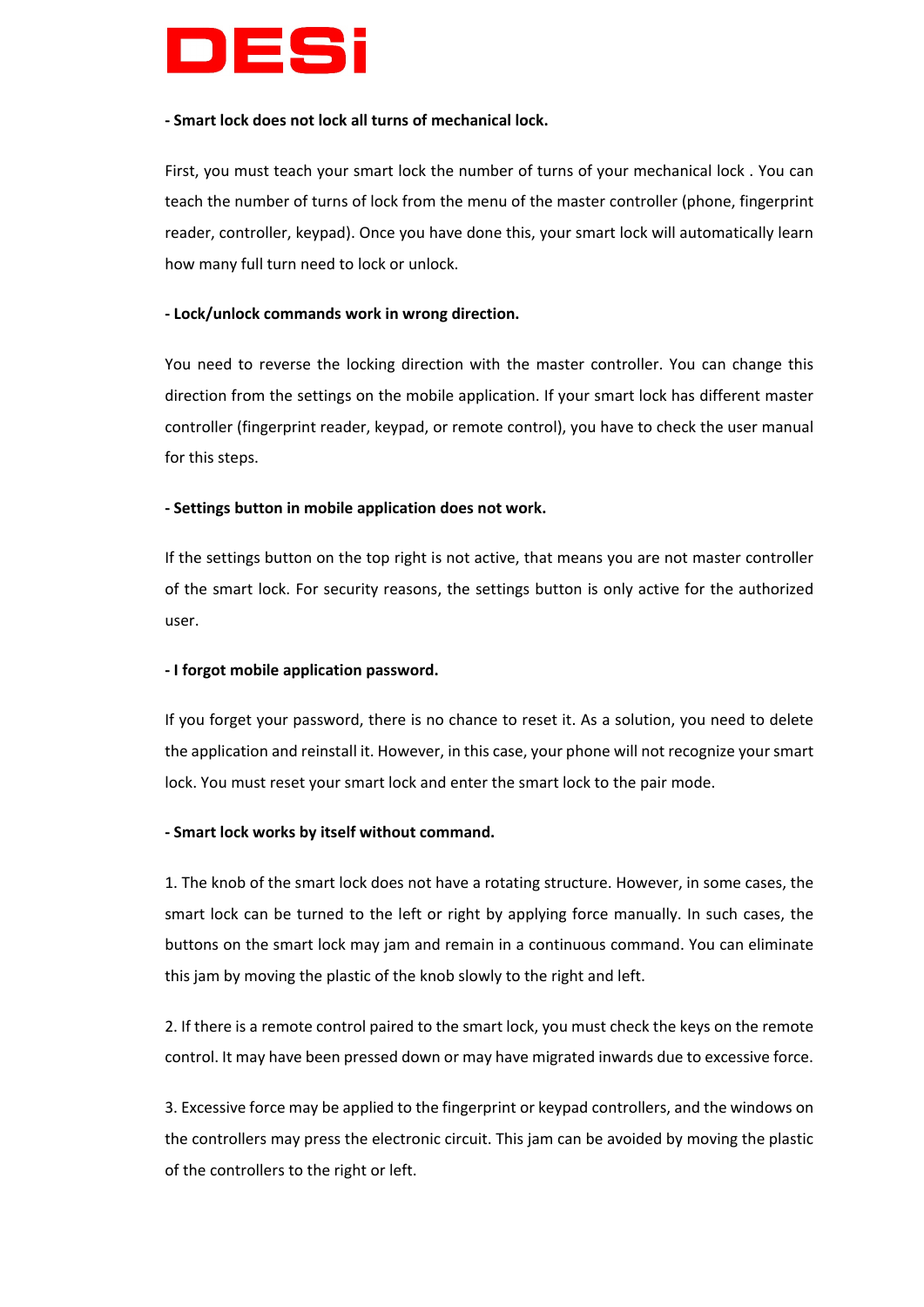

4. If your smart lock locks after a certain time after each unlock, your automatic lock feature may be activated. If your phone is an master controller, you can turn this feature off via the mobile application. If a different controller (fingerprint reader, keypad or remote control) has been defined as master, you can see how to turn this feature off according to your master controller in the relevant section of the user manual.

## **- How to update the smart lock?**

If your device has a version of 73 or higher, you can update your smart lock via the mobile application.

1. Open the application from the smartphone paired as the master controller. Make sure that Bluetooth is turned on and that the smart lock is connected to the application.

2. Tap the settings button at the top right of the application.

3. 'Device Information' tab appears, touch 'Software Version'.

4. The application will inform you if there is a new version. Touch the Start button and confirm the warning message on the screen to update your smart lock.

Make sure your smartphone and mobile phone charge is at least 50% during the update process. The update process will take approximately 10 minutes. During this time, your mobile phone and smartphone must be close eachother. Make sure that the Bluetooth connection does not lost and the application does not close. If your phone has an automatic screen lock, always turn off this feature during the update.

## **- My smart lock turn too fast**.

In version 80 and above, you can slow down and speed up the motor of your smart lock according to the structure of your door or your needs.

- 1. Open the application from the smartphone paired as the master controller.
- 2. Tap the settings button at the top right of the application.
- 3. Touch the 'Knob Settings' tab.
- 4. Enter 'Advanced Settings'.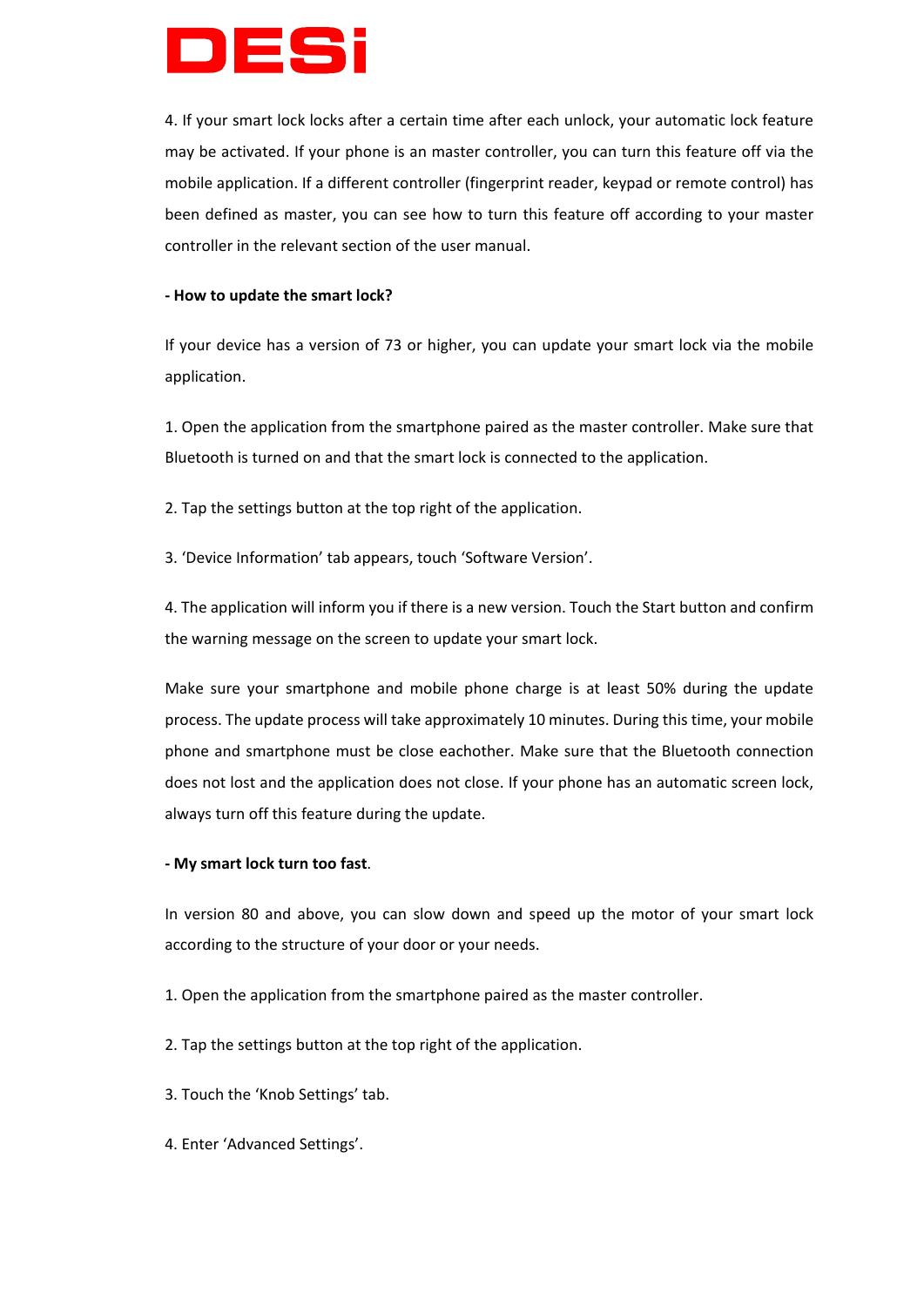

5. From the 'Motor Power' section, select the one from choices.

6. Touch the back button then touch the blue arrow next to the 'Adjust Number Of Turn'. Make sure that your door is closed when doing this.

7. Go back to the main screen of APP. Send lock/unlock command to check that motor power slow down or speed up.

## **- I can't adjust the motor power of my smart lock.**

If your smart lock version is below 80, you are not allowed to make changes to the application even though you see the motor power setting. After upgrading your smart lock to the latest version, you can adjust the motor power.

## **- I can't generate a temporary access code.**

If your smart lock version is below 80, you cannot create a temporary access code through the application. After upgrading your smart lock to the latest version, you can create a temporary access code.

## **- I can not create 'Temporary Access Code' via my OTP version keypad.**

If you completed the pairing process by sending a lock command while pairing the OTP Keypad with your smart lock, your keypad is paired as normal and does not appear in the create temporary code tab. You must first delete this paired controller from the controllers section in the users tab, and then follow the steps below.

1- Open the smart lock application via the smartphone paired as master controller, after the connection to the lock is established, tap the settings icon at the top right.

2- Enter the users tab at the bottom.

3- Enter the 'Enroll New Controller' tab.

4- Press the + button to pair new controller. Long beep then a short beep will be heard from your smart lock. After short beep stops your device will enter the new controller pairing mode.

5- Press 1234 on the OTP compatible wireless keypad.